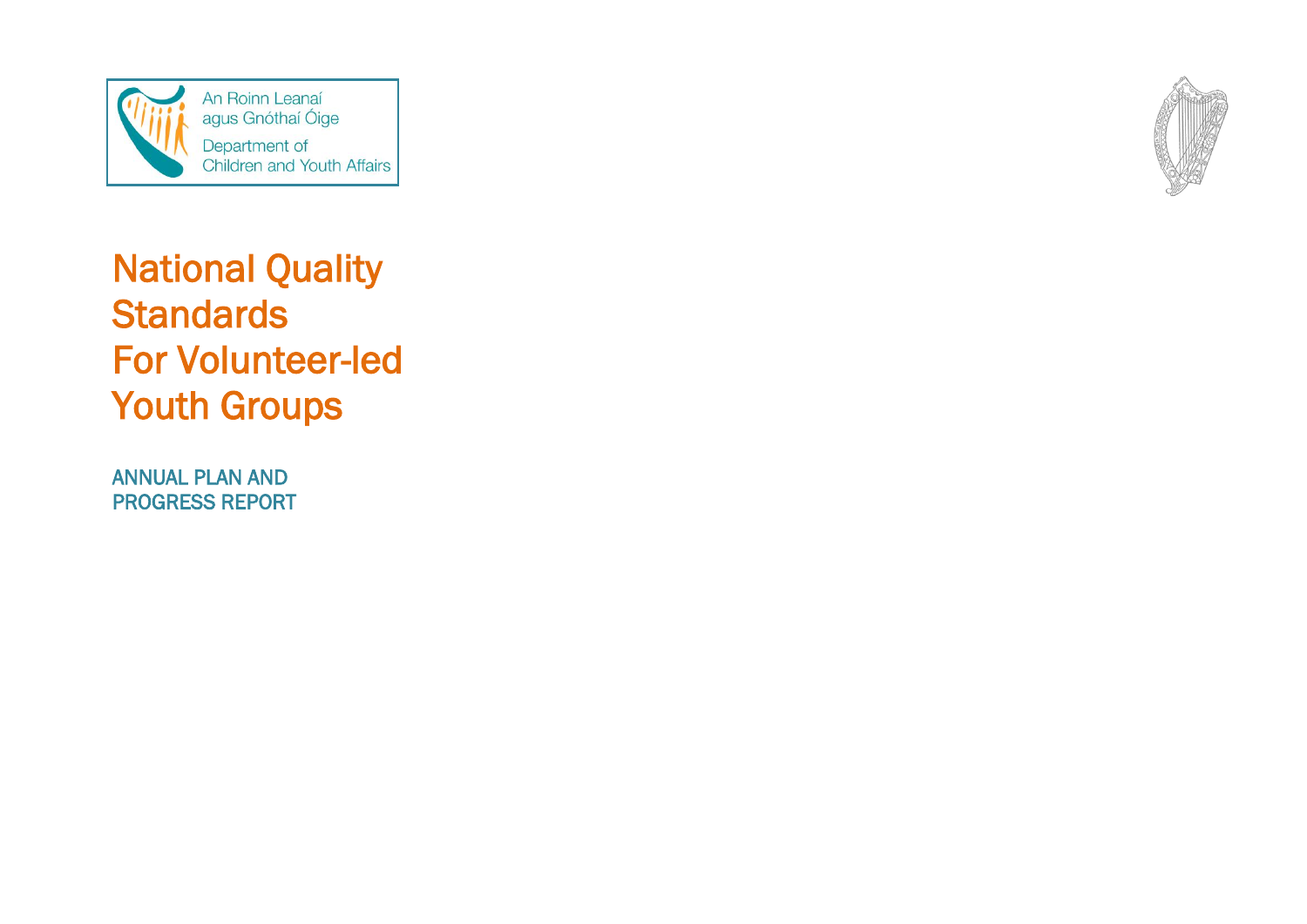# **Completing the Annual Plan and Progress Report**

This report is based on a model of *Plan, Do and Review*, a method used by many youth groups.

*Plan (see Steps 1-3 on right)* **What actions need to take place to develop our youth group?**

*Do (Step 4)* **Carry out the required actions.**

*Review (Steps 5-6)* **After the actions have been carried out, look back and record the progress achieved.**

The box on the right explains these steps in greater detail.

#### **Youth groups affiliated to national youth organisations**

should consult with the Regional Youth/Development Officer of their parent organisation when completing this document. Groups can also obtain information about the supports available to enable them to achieve the National Quality Standards for Volunteer-led Youth Groups.

Youth/Liaison Officers in Education and Training Boards (ETBs) will provide similar support and guidance to **youth groups that are not affiliated to a national youth organisation**.

Full **guidance notes** are available in the *[Volunteer Group](http://www.dcya.gov.ie/documents/youthaffairs/Youth_Standards/LeadersGuidetoNQS.pdf)  [Leaders' Guide to National Quality Standards for Volunteer](http://www.dcya.gov.ie/documents/youthaffairs/Youth_Standards/LeadersGuidetoNQS.pdf)[led Youth Groups](http://www.dcya.gov.ie/documents/youthaffairs/Youth_Standards/LeadersGuidetoNQS.pdf)* booklet available on [www.dcya.ie](http://www.dcya.ie/) (or simply click on link if you are using an electronic version of this form).

# **HOW TO COMPLETE THIS DOCUMENT**

**SECTION 1** of the Annual Plan and Progress Report is completed by the Group Leader in consultation with young people for the calendar year (January to December), following the steps outlined below:

#### **Step 1: Complete the** *Specific Statement of Purpose*

This is a short statement of: *what our youth group does*, *why it does it* and *who it is for.* Please give other basic details also about your group in this section where asked.

**Step 2: Consider each of the three Core Principles and related Standards** For each standard, discuss and agree whether or not the *Indicators of Achievement* listed are in place. If they are in place, give examples on the form.

## **Step 3: Identify** *Areas to be Developed*

If a standard or *Indicator of Achievement* is not in place (i.e. not being achieved), this should be noted on the form. *Areas for Development* should be identified, including what *actions* will be taken, *by whom* and *by when*.

**Step 4: Carry out the required actions**

## **Step 5: Review progress achieved during the year**

Review the group's progress during the year in carrying out the identified actions and record this progress on the form. Any areas still to be progressed should be identified.

### **Step 6: Return the completed form to the ETB**

Submit the completed Annual Plan and Progress Report to the ETB Youth/Liaison Officer each year. In the case of affiliated groups, the Regional Youth/Development Officer should first comment briefly on the position of standards and progress achieved by the group during the previous year.

**SECTION 2** of the form is then completed by the ETB Youth/Liaison Officer, who notes and endorses the group's position in relation to each of the standards. The ETB Youth/Liaison Officer may do this in discussion with the group's leaders, the Regional Youth/Development Officer of a parent organisation and/or by way of a visit to the group or club.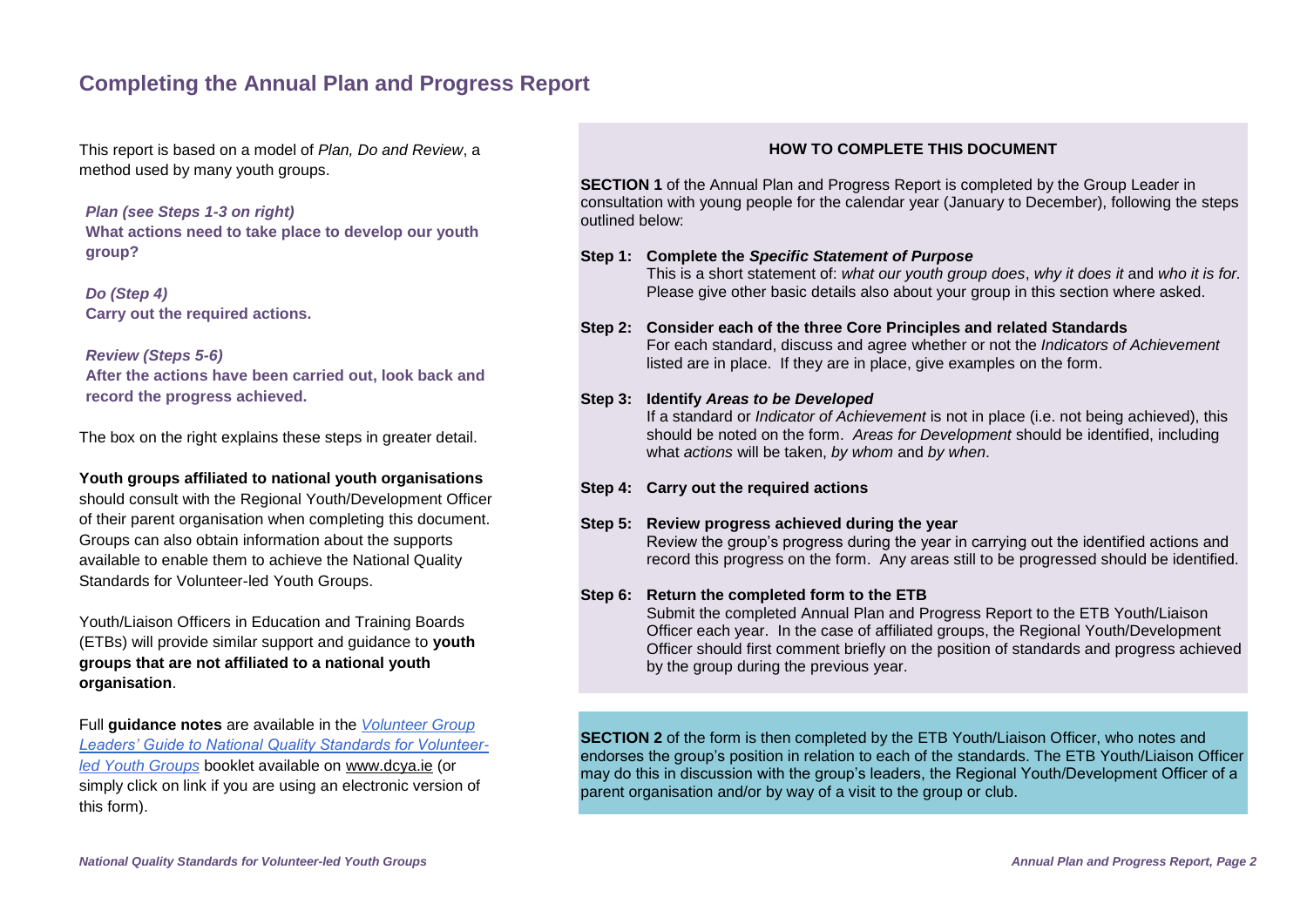| <b>SECTION 1 (to be completed by Group Leader)</b>                                                         |                                            |     | ANNUAL PLAN AND PROGRESS REPORT |              |  |  |  |  |  |
|------------------------------------------------------------------------------------------------------------|--------------------------------------------|-----|---------------------------------|--------------|--|--|--|--|--|
| 1. Name of club/group:                                                                                     |                                            |     | 2. Meeting place:               |              |  |  |  |  |  |
| 3. Contact person:<br>Name                                                                                 |                                            |     | Position in group               |              |  |  |  |  |  |
| Mobile                                                                                                     |                                            |     | Landline                        |              |  |  |  |  |  |
| Email                                                                                                      |                                            |     | Website                         |              |  |  |  |  |  |
| Address                                                                                                    |                                            |     |                                 |              |  |  |  |  |  |
| <b>Specific Statement of Purpose</b>                                                                       |                                            |     |                                 |              |  |  |  |  |  |
| In the box below, write a short statement of: What our youth group does, why it does it and who it is for. |                                            |     |                                 |              |  |  |  |  |  |
|                                                                                                            |                                            |     |                                 |              |  |  |  |  |  |
|                                                                                                            |                                            |     |                                 |              |  |  |  |  |  |
| Details of your youth group                                                                                |                                            |     |                                 |              |  |  |  |  |  |
| Does your Youth Group have/use<br>the following:                                                           | Attendance sheets for members?             | Yes | <b>No</b>                       | <b>Notes</b> |  |  |  |  |  |
| (insert a $\checkmark$ in the relevant box after<br>each)                                                  | Membership registration forms?             | Yes | <b>No</b>                       | <b>Notes</b> |  |  |  |  |  |
|                                                                                                            | Parental/Guardian Consent Forms?           | Yes | <b>No</b>                       | <b>Notes</b> |  |  |  |  |  |
|                                                                                                            | <b>Medical Consent Forms?</b>              | Yes | <b>No</b>                       | <b>Notes</b> |  |  |  |  |  |
|                                                                                                            | Bank account (or Post Office/Credit Union) | Yes | <b>No</b>                       | <b>Notes</b> |  |  |  |  |  |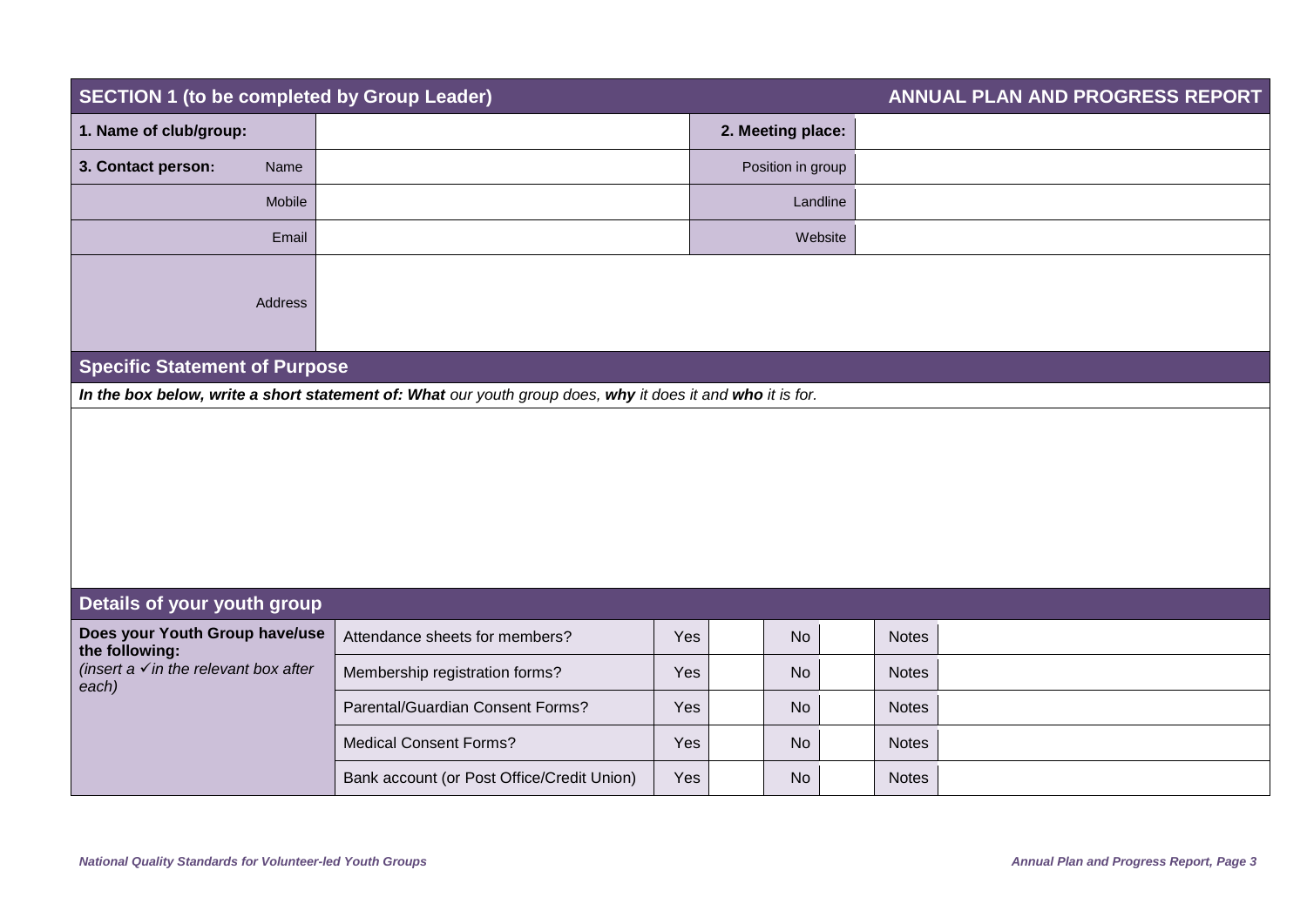| <b>CORE PRINCIPLE 1</b><br><b>Young person-centred</b><br>Standard 1: Programmes, practices and people ensure and promote the voluntary participation, inclusion and voice of young people |                                          |                  |                                                            |                |                              |                          |                                                                         |                                                      |
|--------------------------------------------------------------------------------------------------------------------------------------------------------------------------------------------|------------------------------------------|------------------|------------------------------------------------------------|----------------|------------------------------|--------------------------|-------------------------------------------------------------------------|------------------------------------------------------|
| <b>Indicators of</b>                                                                                                                                                                       | In your group,<br>is this: $(\check{v})$ |                  |                                                            |                | <b>Areas to be Developed</b> | <b>Progress Achieved</b> | Office use only:                                                        |                                                      |
| achievement                                                                                                                                                                                | In<br>place?                             | Not in<br>place? | Example(s) of how this is in place<br>in your youth group: | <b>Actions</b> | By whom                      | By when                  | <b>Record any progress</b><br>in carrying out the<br>identified actions | <b>Comments/</b><br>queries/points<br>for discussion |
| 1. Young people<br>are actively<br>involved in the<br>running of<br>the group                                                                                                              |                                          |                  |                                                            |                |                              |                          |                                                                         |                                                      |
| 2. Young people<br>are actively<br>involved in the<br>design and<br>delivery of<br>activities                                                                                              |                                          |                  |                                                            |                |                              |                          |                                                                         |                                                      |
| 3. Young people<br>are actively<br>involved in the<br>planning and<br>evaluation of<br>activities                                                                                          |                                          |                  |                                                            |                |                              |                          |                                                                         |                                                      |
| 4. Activities are<br>accessible<br>and inclusive                                                                                                                                           |                                          |                  |                                                            |                |                              |                          |                                                                         |                                                      |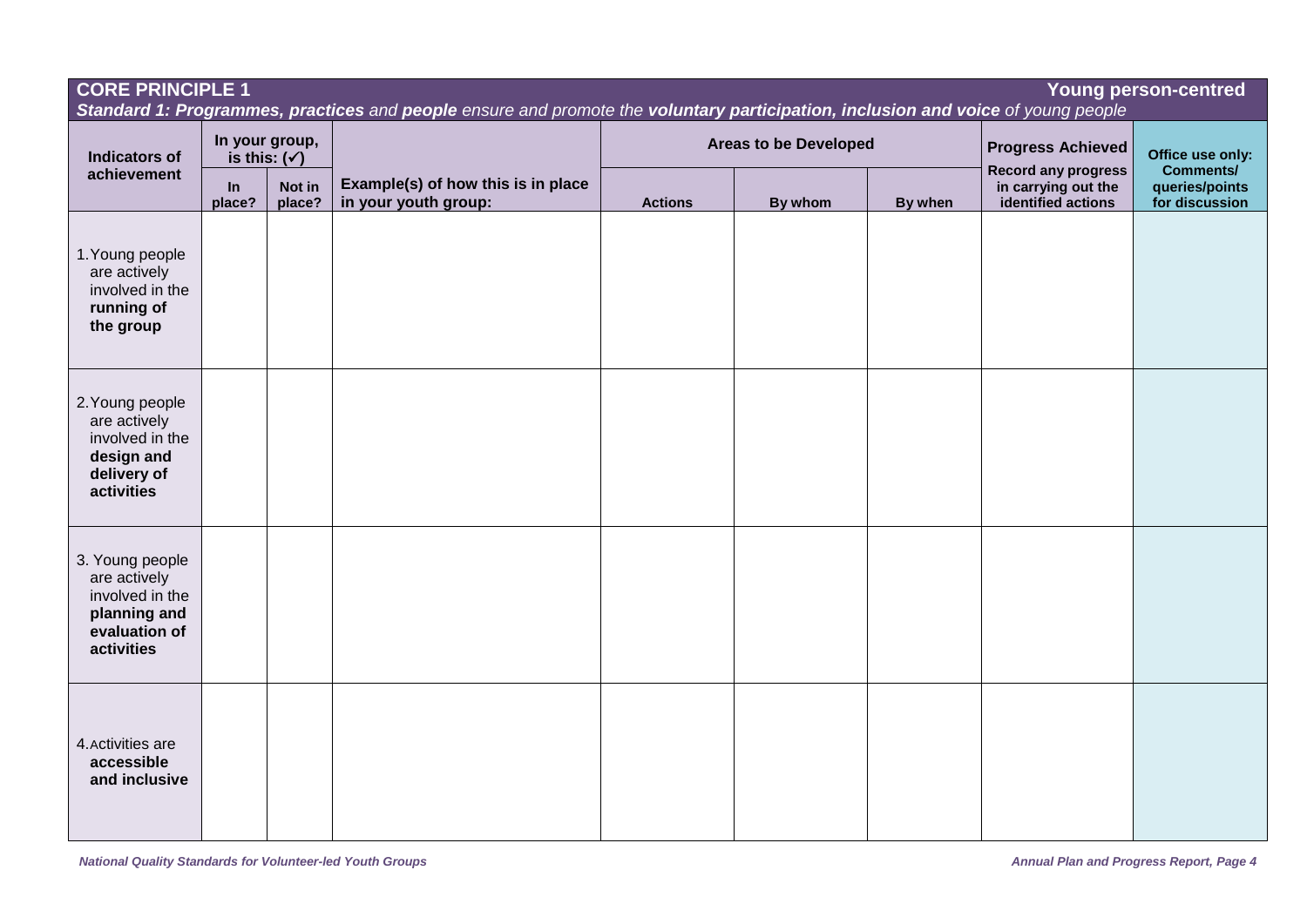| <b>CORE PRINCIPLE 2</b><br><b>Safety and well-being</b><br>Standard 2: Programmes, practices and people ensure and promote the safety, support and well-being of young people |                                                                     |                  |  |                                                                                               |                |                              |                          |                                                                         |                                                      |
|-------------------------------------------------------------------------------------------------------------------------------------------------------------------------------|---------------------------------------------------------------------|------------------|--|-----------------------------------------------------------------------------------------------|----------------|------------------------------|--------------------------|-------------------------------------------------------------------------|------------------------------------------------------|
| <b>Indicators of</b>                                                                                                                                                          | In your group,<br>is this: $(\check{v})$                            |                  |  |                                                                                               |                | <b>Areas to be Developed</b> | <b>Progress Achieved</b> | Office use only:                                                        |                                                      |
| achievement                                                                                                                                                                   | In<br>place?                                                        | Not in<br>place? |  | Example(s) of how this is in place<br>in your youth group:                                    | <b>Actions</b> | By whom                      | By when                  | <b>Record any progress</b><br>in carrying out the<br>identified actions | <b>Comments/</b><br>queries/points<br>for discussion |
| 1. Appropriate<br>insurance<br>cover in place                                                                                                                                 |                                                                     |                  |  |                                                                                               |                |                              |                          |                                                                         |                                                      |
| 2. Health and<br>safety<br>procedures in<br>place                                                                                                                             |                                                                     |                  |  |                                                                                               |                |                              |                          |                                                                         |                                                      |
| 3. Child<br><b>Protection</b><br><b>Policy and</b><br>procedures in<br>place                                                                                                  |                                                                     |                  |  |                                                                                               |                |                              |                          |                                                                         |                                                      |
|                                                                                                                                                                               |                                                                     |                  |  | Who is the Designated Liaison Person in relation to<br><b>Child Protection in your group?</b> |                |                              |                          |                                                                         |                                                      |
| <b>Details on</b><br><b>Child</b><br><b>Protection</b><br>policy and<br>procedures:                                                                                           | <b>Number of adult leaders</b><br>(over 18 years)<br>in your group: |                  |  | Number of young people<br>(under 18 years)<br>in your group:                                  |                |                              |                          |                                                                         |                                                      |
|                                                                                                                                                                               |                                                                     |                  |  | Number of leaders who have been Garda vetted:                                                 |                |                              |                          |                                                                         |                                                      |
|                                                                                                                                                                               |                                                                     |                  |  | Do you have Child Protection reporting forms?                                                 |                |                              |                          |                                                                         |                                                      |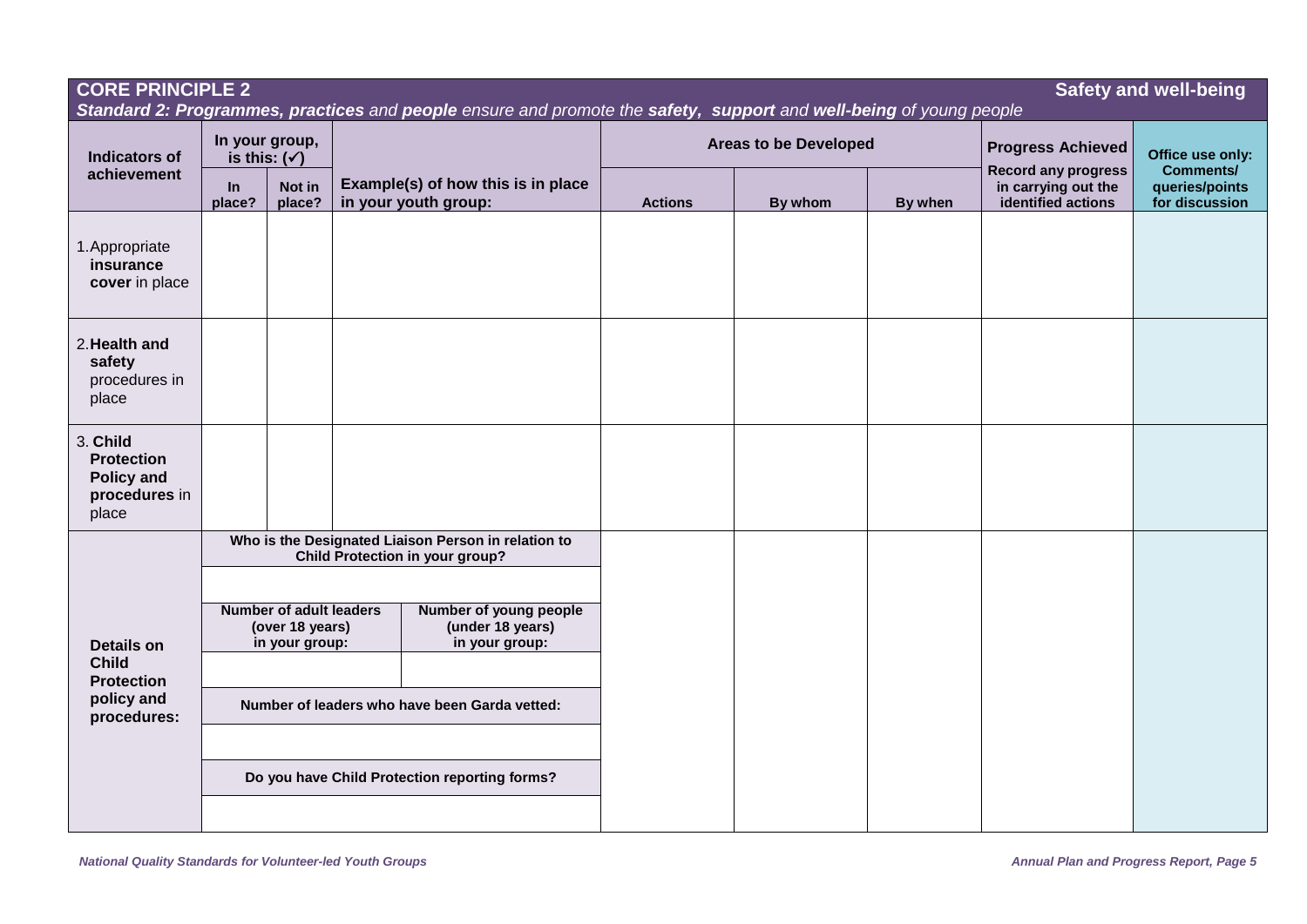| <b>CORE PRINCIPLE 3</b><br><b>Developmental/Educational</b><br>Standard 3: Programmes, practices and people ensure and promote the development, achievement and progression of young people |                                  |                  |                                                            |                |                              |                          |                                                                         |                                               |
|---------------------------------------------------------------------------------------------------------------------------------------------------------------------------------------------|----------------------------------|------------------|------------------------------------------------------------|----------------|------------------------------|--------------------------|-------------------------------------------------------------------------|-----------------------------------------------|
| <b>Indicators of</b><br>achievement                                                                                                                                                         | In your group,<br>is this: $(v)$ |                  |                                                            |                | <b>Areas to be Developed</b> | <b>Progress Achieved</b> | Office use only:                                                        |                                               |
|                                                                                                                                                                                             | In<br>place?                     | Not in<br>place? | Example(s) of how this is in place<br>in your youth group: | <b>Actions</b> | By whom                      | By when                  | <b>Record any progress</b><br>in carrying out the<br>identified actions | Comments/<br>queries/points<br>for discussion |
| 1. Young<br>people's<br>needs and<br>interests are<br>recognised<br>and<br>responded to                                                                                                     |                                  |                  |                                                            |                |                              |                          |                                                                         |                                               |
| 2. Young<br>people's<br>abilities and<br>potential are<br>developed                                                                                                                         |                                  |                  |                                                            |                |                              |                          |                                                                         |                                               |
| 3. Young<br>people's<br>participation<br>and<br>achievement<br>are<br>recognised                                                                                                            |                                  |                  |                                                            |                |                              |                          |                                                                         |                                               |
| 4. Support and<br>training is<br>provided for<br>volunteer<br>leaders                                                                                                                       |                                  |                  |                                                            |                |                              |                          |                                                                         |                                               |